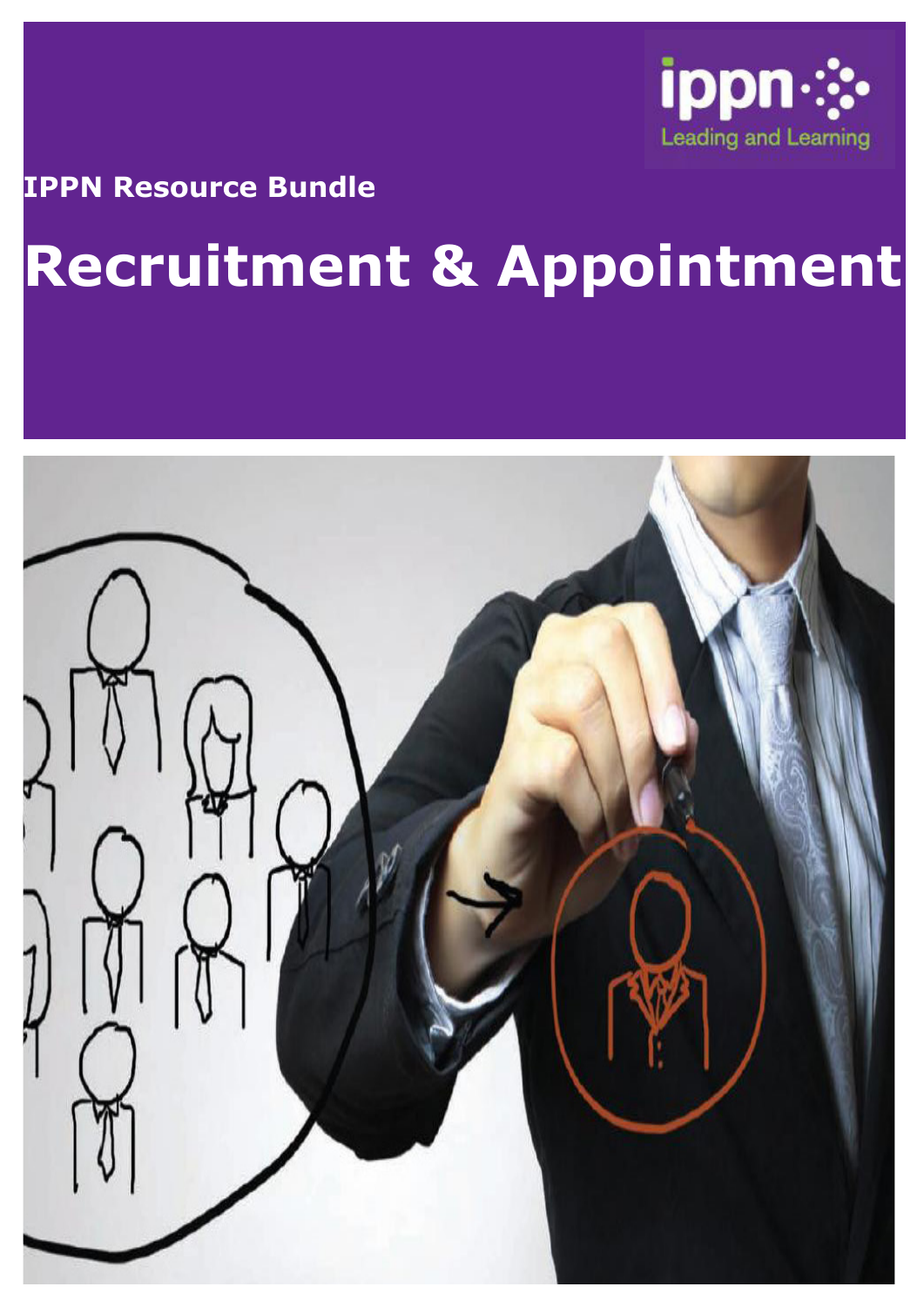## In this Resource Bundle

|             |                                                       | $\overline{4}$ |
|-------------|-------------------------------------------------------|----------------|
| $\bullet$ . |                                                       | 5              |
|             |                                                       | 5              |
|             |                                                       | 6              |
| $\bullet$ . |                                                       | 6              |
| $\bullet$ . | Department of Education & Skills - Relevant Circulars | 7              |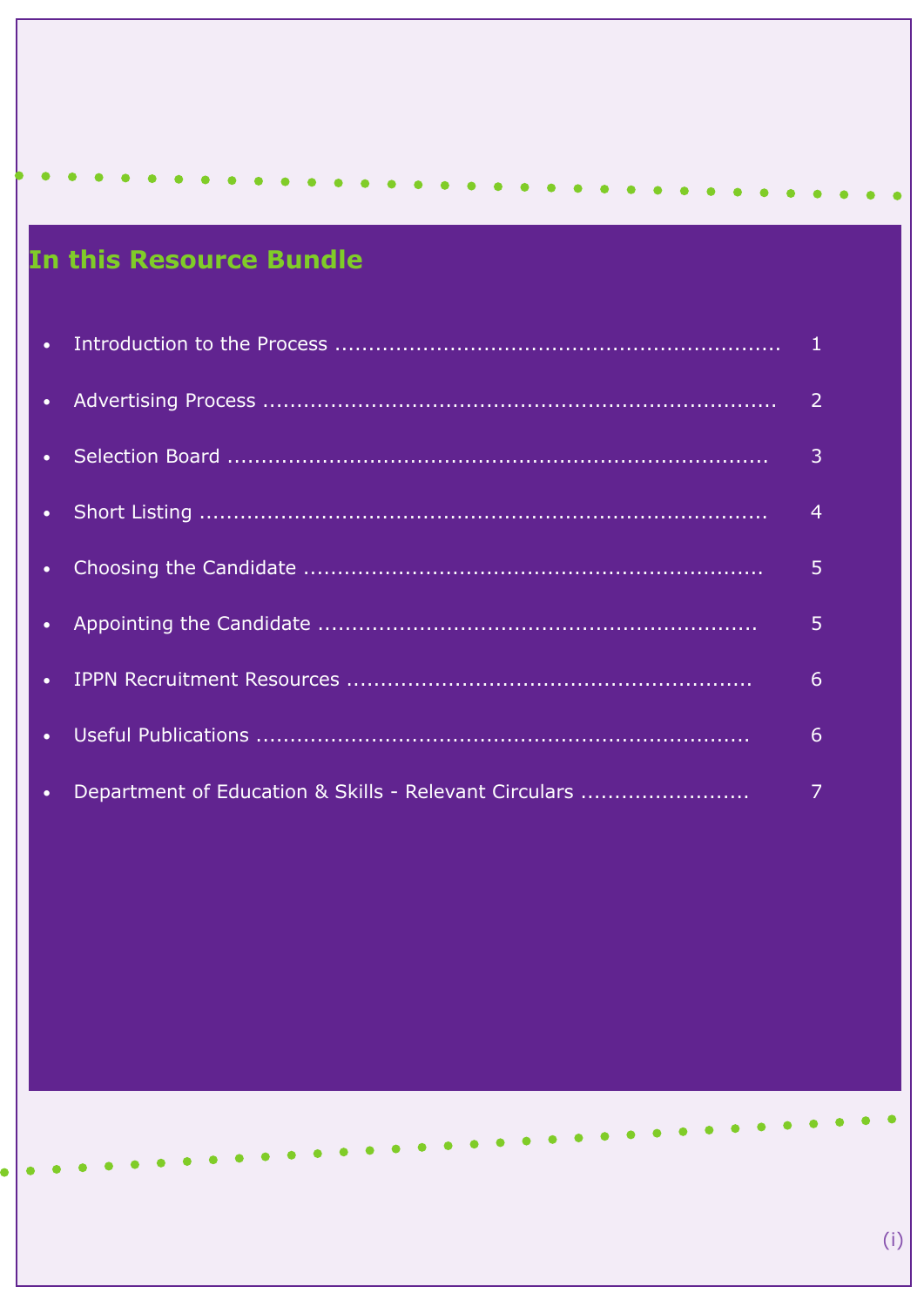# **Recruitment & Appointment**

#### **Introduction to the Process**

The procedures for making appointments are governed by statue under Section 24 of the Education Act and Constitution of Boards & Rules of Procedure 2011.

Recruitment and appointment of staff is the function of the Board of Management (BoM). The process as outlined here is intended for the guidance of the Chairperson and Principal.

Before the process of recruitment is begun, it is essential to ensure that the post is warranted and the status of the post is confirmed by the Department of Education & Skills (DES):

- 1. Check the Staffing Schedule issued by the DES for the relevant year
- 2. Check whether any Contract of Indefinite Duration (CID) exists within the school
- 3. Contact DES Primary Allocations (0906) 464 83600. A speedier response may be received when contacting the DES by email: primaryallocations@education.gov.ie
- 4. Contact the local Diocesan office/Panel Operator to seek the Patrons approval to advertise.

Once approval to advertise has been given for permanent and fixed term teachers, notify all teaching staff of the school of the vacancy, including those on recognised leave. Appendix D of the Constitution of Boards and Rules of Procedure 2011 must be followed.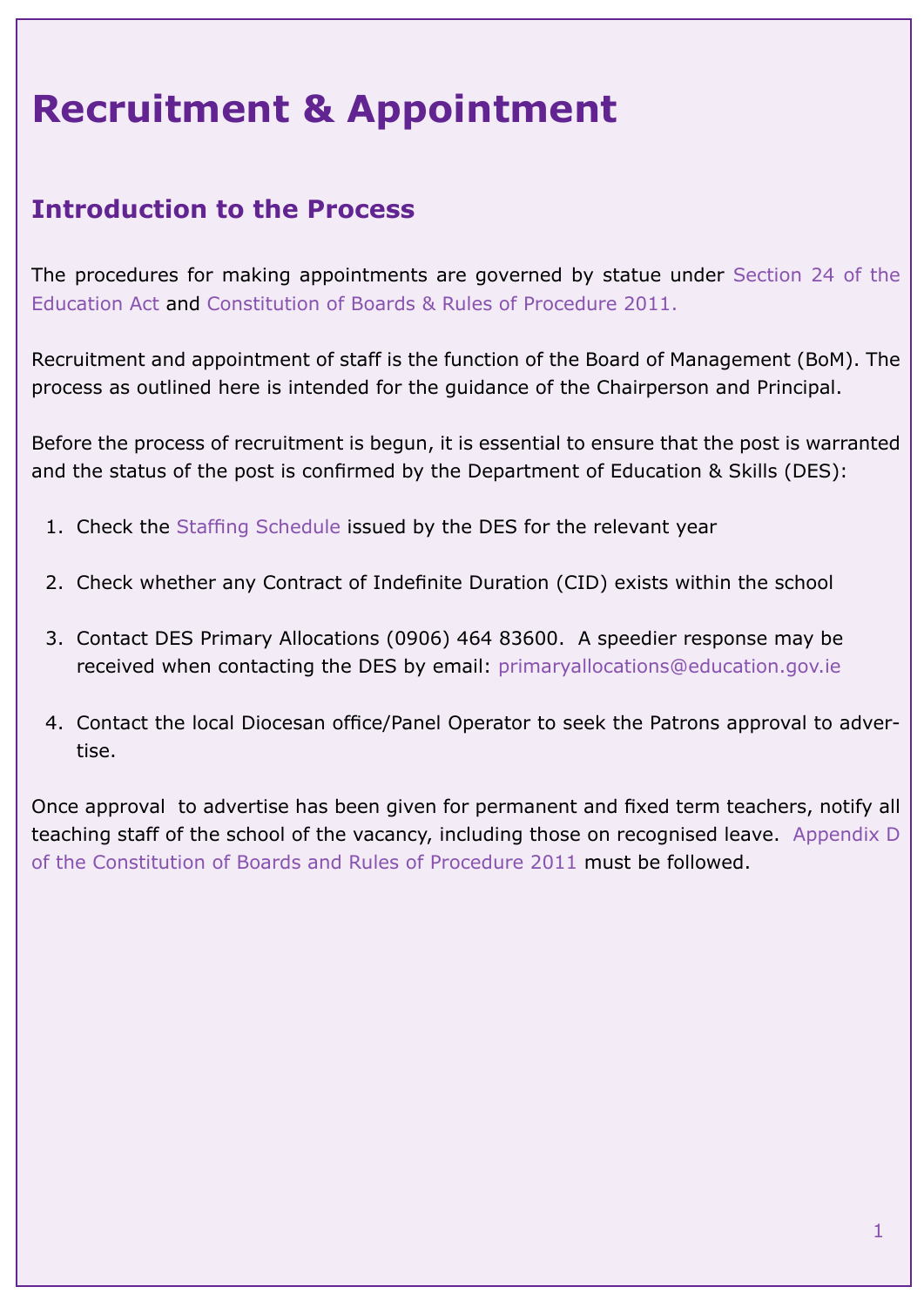#### **Advertising for the Post of Principal & Teacher**



- 1. Posts may be advertised on www.EducationPosts.ie. Principal vacancies should not be advertised during the months of July & August except in exceptional circumstances and with the sanction of the Patron
- 2. Applications may be sent either by hardcopy or email (guidance on email applications)
- 3. When advertising a post, an application form OR Curriculum Vitae may be requested. It is not permitted to request both.
- 4. It may be indicated in the advertisement that a minimum number of applicants is required to proceed to interview stage. If the minimum number is not received, the post may be re-advertised.
- 5. It may also be indicated that a panel of suitable applicants may be created to fill future vacancies within a four month period of the BoM approving the appointment. (This is not applicable to the post of Principalship).
- 6. The closing date for receipt of applications shall not be earlier than 14 calendar days after the first date of publication of the advertisement. Adverts are activated every 3-4 hours during office hours (9.00am -5.00pm, Monday to Friday). Adverts loaded to the website after 5.00pm on Friday or anytime on Saturday and Sunday will be activated the following Monday and this is the date that the 14 consecutive days begin
- 7. If there any queries in relation to your advertisement on www.EducationPosts.ie. Please email info@educationposts.ie with your Ad ID and Query Code.
- 8. There shall be no unreasonable delay between the final date of receipt of application and the filling of the post. Calls to interview should be issued within 3 weeks of the application closing date.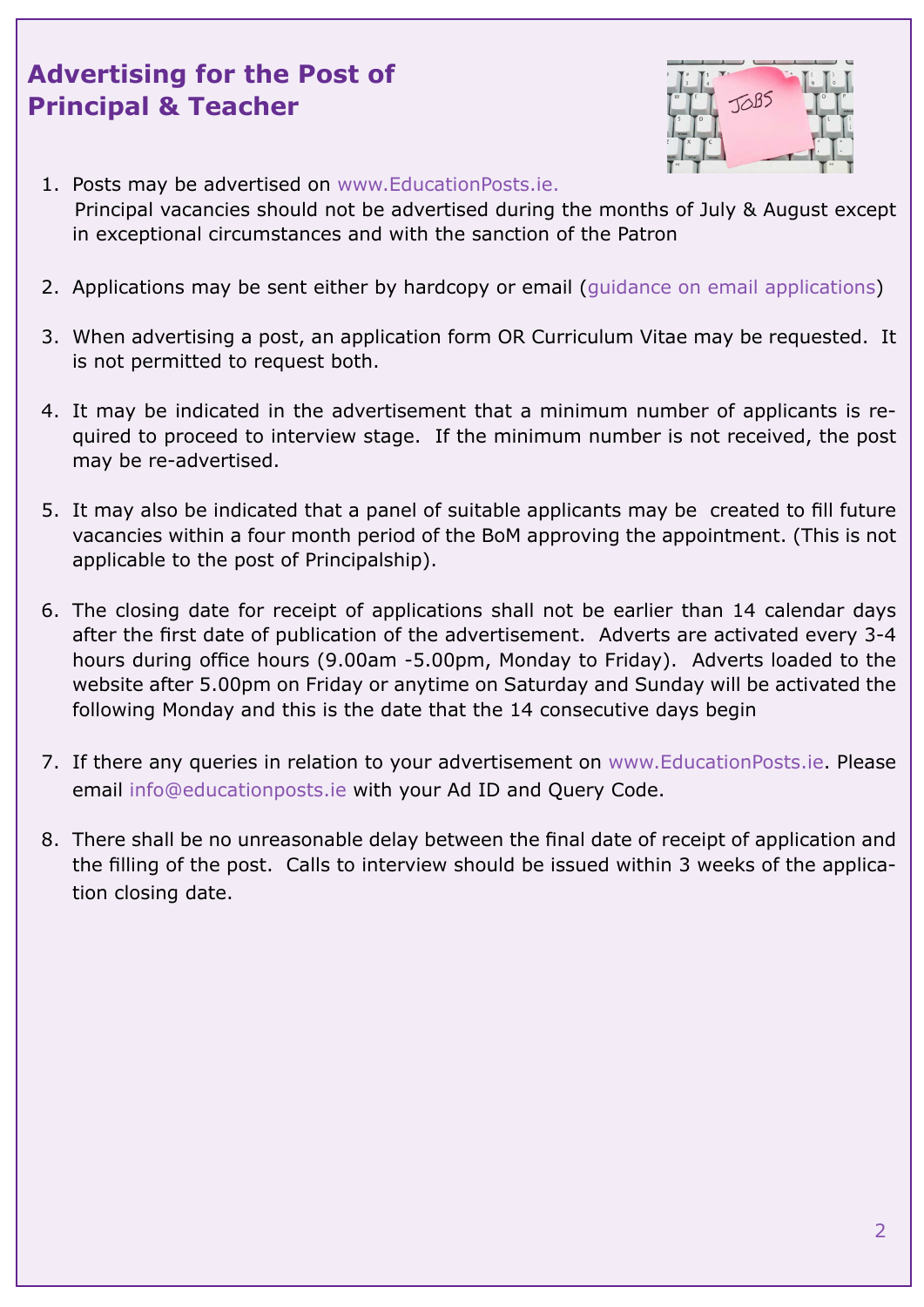#### **Selection Board**

| <b>Vacancy Type</b> | <b>Composition of Selection Board</b>                                     |
|---------------------|---------------------------------------------------------------------------|
| Principal           | Chairperson of the BoM and two independent assessors appointed by the     |
|                     | Patron after consultation with the chairperson.                           |
| Teacher             | Chairperson of the BoM, Principal and one independent assessor            |
|                     | appointed by the Patron after consultation with the Chairperson           |
| <b>SNA</b>          | Chairperson of the BoM, Principal and one external assessor nominated     |
|                     | by the Patron                                                             |
| Caretaker           | Chairperson, Principal and one external assessor (with appropriate skill- |
|                     | set) nominated by the BoM                                                 |
| Office              | Chairperson, Principal and one external assessor (with appropriate skill- |
| Administrator       | set) nominated by the BoM                                                 |

#### **Notes:**

- 1. Before a new principal takes up duty, the principal designate will sit on the Selection Board
- 2. Gender balance has to be taken into account
- 3. Under the terms of the Constitution of Boards and Rules of Procedure 2011, a disclosure of interest by members of the Selection Board/BoM in relation to any of the candidates must be made.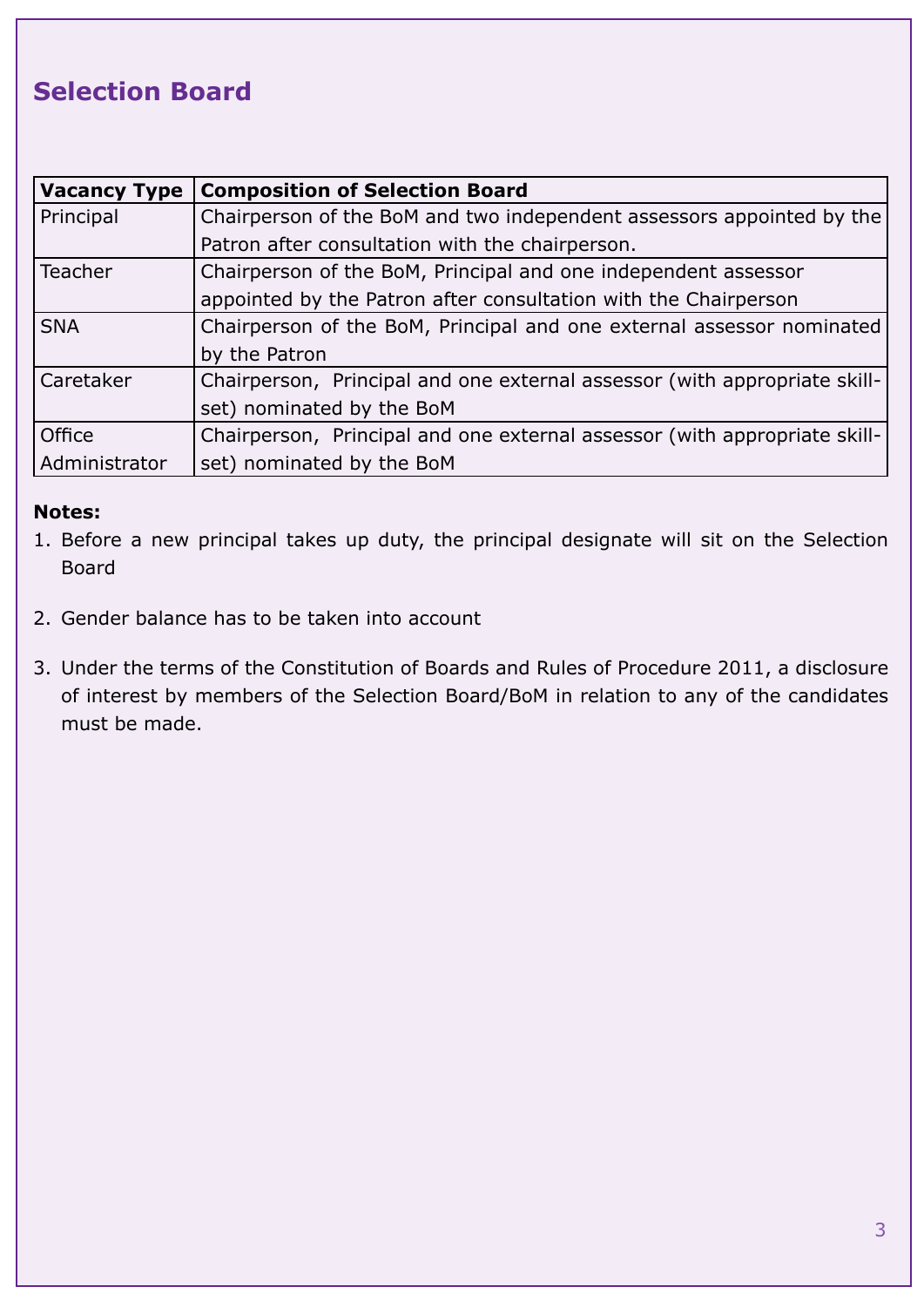#### **Short Listing**



- 1. All applications should be date stamped as they arrive. If an email application process is chosen, please ensure that the correct procedures are followed.
- 2. All applications shall be submitted to the Selection Board by the Chairperson and opened after the closing date
- 3. The Selection Board will establish the short-listing criteria. In deciding the criteria to use in short-listing candidates, account should be taken of the ethos of the school, strengths/ areas for improvement, future vision/direction of the school. Note should be taken of the Constitution of Boards and Rules of Procedure 2011, Pg 43, the Equality Act and Code of Practise of the Equality Authority
- 4. A date and venue for interviews is decided by the Selection Board
- 5. Criteria for the assessment of candidates is established
- 6. Candidates for interview shall be given at least 7 days clear notice in writing (Do not count the day of posting the letter or the day of interview ).
- 7. Notifications for interview will include a specific interview time outside of school hours and will include:
	- a. Copy of the criteria for the post
	- b. School profile
	- c. Details of the venue
	- d. Copy of the Schedule for Catholic Schools (if applicable)
	- e. A contact number for the candidate to confirm their attendance at interview.

Selection Board will link questions to the criteria and establish a structure for interview. Refer to Guide to Conducting an Interview

8. A marking scheme relating to each of the criteria will be drawn up. A copy of the marking scheme for each candidate is provided for each member of the Selection Board. A weighting will be assigned to each criterion in relation to its importance. At present, a candidate may request from the Chairperson, in writing, their individual marking sheets from each assessor, their aggregate overall marks and any formal notes written by the assessors during their particular interview. The assessors are identified by a number or letter and not by name.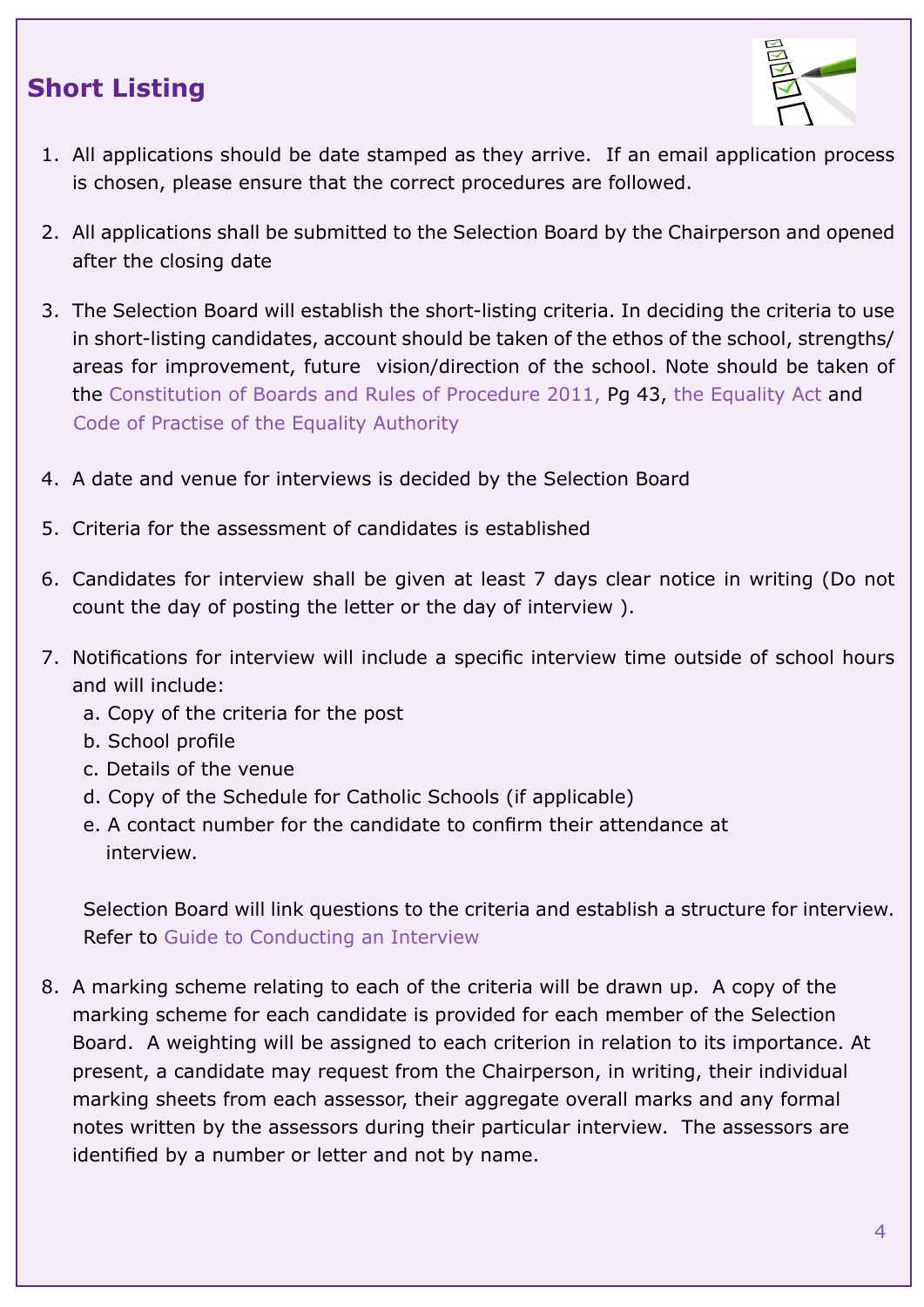- 1. The Selection Board shall add together the individual marks of each member of the Board to produce a ranking order of candidates deemed suitable for appointment.
- 2. Once a candidate has been deemed suitable for appointment, the selection board will then check the references of that applicant prior to the offer of employment. [Appendix D, Constitute & Rules and Procedures for the Board of Management].
- 3. The Chairperson will produce a written report for the BoM indicating:
	- a. The ranked order of marks
	- b. The name of the nominated candidate for appointment
	- c. Confirmation of receipt of references for the nominated candidate.
- 4. The BoM meets to approve the appointment
- 5. Chairperson seeks approval of the Patron in writing

### **Appointing the Candidate - Documentation**

1. Notification by Chairperson to successful applicant in writing.

The letter needs to contain that the offer is subject to:

- a. Sanction of the Minister
- b. Confirmation of qualifications
- c. Registration with the Teaching Council
- d. Compliance with vetting requirements
- e. Medical screening Medmark.
- 2. Confirmation of acceptance by candidate
- 3. Notification by Chairperson to unsuccessful candidates
- 4. Completion of appointment form by Chairperson and successful candidate: Primary Teacher Appointment Form 2012/2013. The Chairperson needs to be in receipt of the following:
	- a. Fitness to teach (Medmark)
	- b. Confirmation of Qualifications
	- c. Teaching Council Registration of which a copy has to be attached to the form
	- d. Statutory Declaration & Letter of Undertaking
- 5. Chairperson shall retain all documentation in relation to the interview process for 18 months

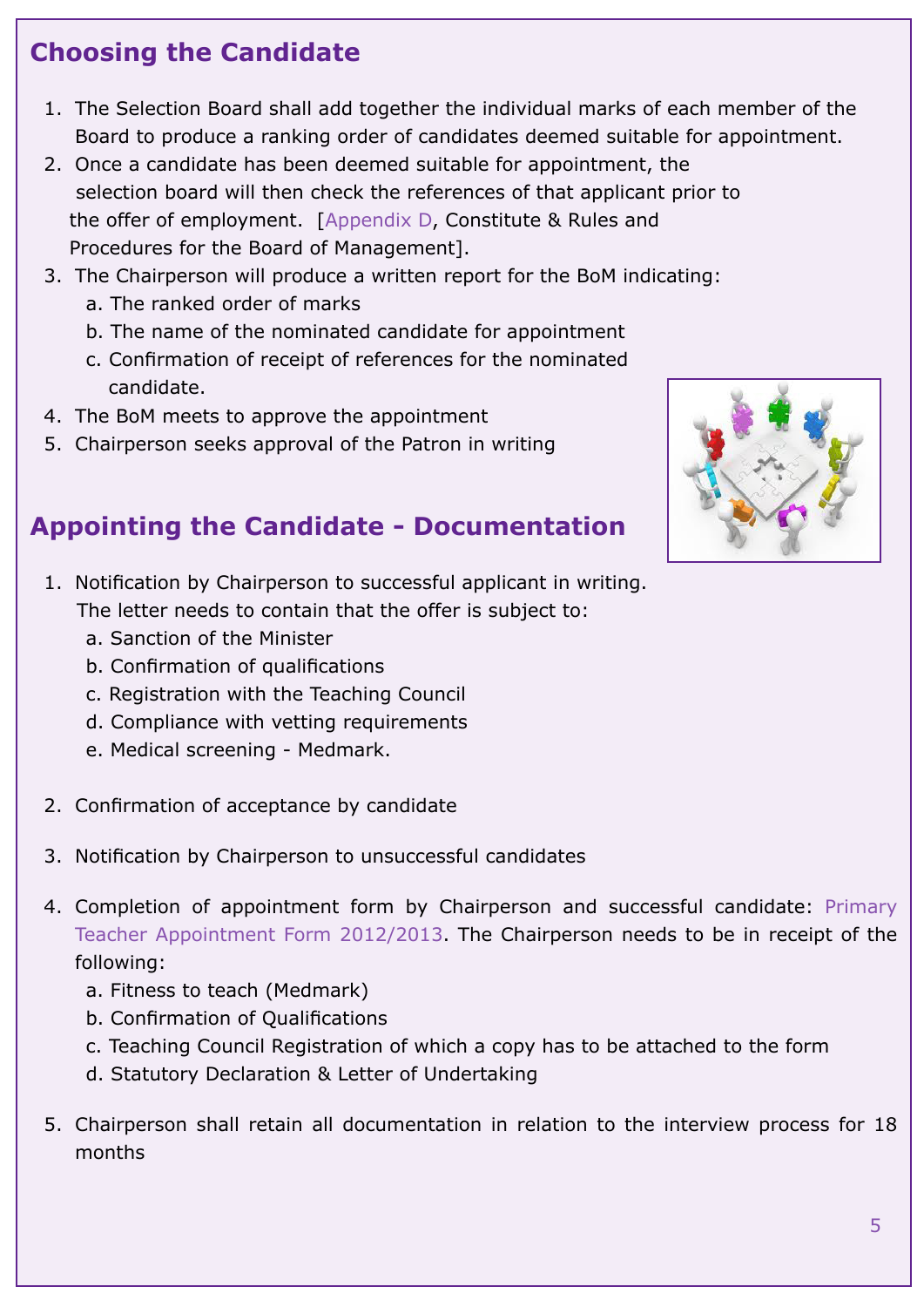#### **IPPN Recruitment Resources**

- Standard Application form
	- ◊ Principal- As Gaelige
	- ◊ Principal English
	- ◊ Teacher As Gaelige
	- ◊ Teacher English
- Pre Interview Checklist
- Shortlisting Criteria Form
- Glaoch chun Agallaimh
- Appointment for interview
- Criteria and Marking Scheme for Principalship
	- Irish
	- English
- Criteria and Marking Scheme for Teacher
	- Sample interview questions
		- Principal
		- Teacher
- Post Interview Checklist
- Interview Board Recommendation
- Letter for Patrons Sanction
- Litreacha chun an Easpaig
- Contracts of Indefinite Duration David Ruddy
- Selection Staff Interview Strategies

#### **Publications**